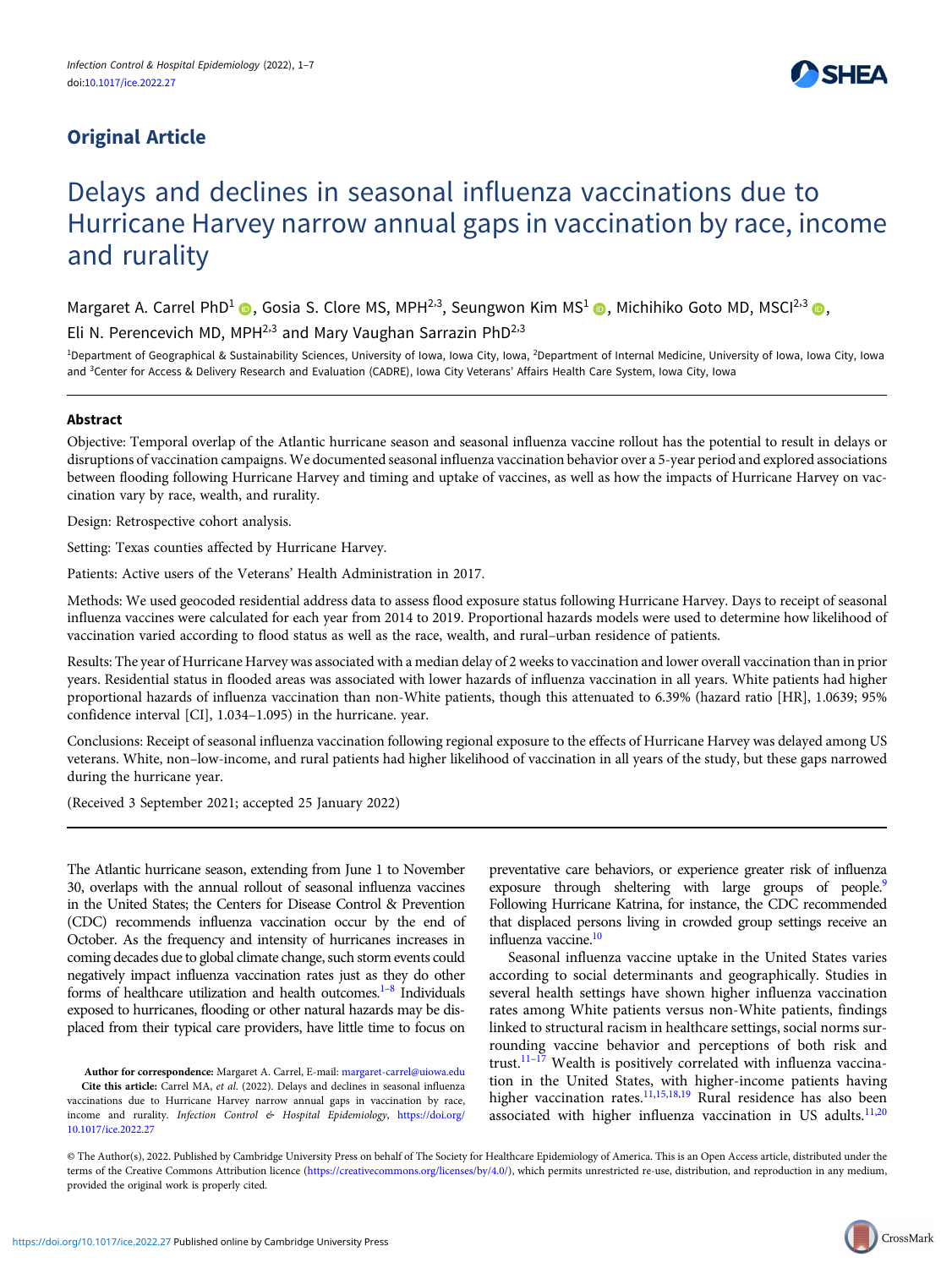The greatest predictor of influenza vaccination among US adults in the Behavioral Risk Factors Surveillance System (BRFSS) was healthcare coverage.<sup>21</sup>

The Veterans' Health Administration (VHA) is the largest integrated healthcare system in the United States. In addition to providing care at medical centers and community-based outpatient clinics, the VHA partners with tens of thousands of community care providers, such as urgent clinics and retail pharmacies. Through the community care network, Veterans can receive free influenza vaccinations at non-VHA locations. VHA data from 2011 to 2021 indicated annual variation in influenza vaccination rates, ranging from 27% to 34% of VHA users in each year getting vaccinated. $22,23$ Moreover, >98% of veteran vaccinations took place in outpatient settings. The veteran population in the United States is older and has higher rates of comorbidities than the general population; thus, many veterans would fall into the Healthy People 2020 categories for whom influenza vaccinations would provide the greatest benefit. $24,25$ 

Hurricane Harvey made landfall in late August 2017, and it caused catastrophic flooding across east Texas. Veterans in the 41 Texas counties declared eligible for individual assistance by the Federal Emergency Management Agency (FEMA) are served by 1 VHA medical center, 7 community-based outpatient clinics and hundreds of pharmacies and urgent care centers in the community care network. Utilizing veteran health records, we examined how Hurricane Harvey affected receipt of influenza vaccination. We assessed delays in vaccination and explored how this varies by residential flood status and rurality as well as by the race and income of patients. Given that vaccination can occur at many locations but cannot be replaced by telehealth provision of care, and that influenza vaccination has direct and indirect health benefits, understanding how hurricane exposure, coupled with social and geographic determinants of vaccination uptake, influences seasonal influenza vaccination is key to informing public health disaster responses.

## Methods

A cohort of veterans who were active users of the VHA for primary care and resided in the 41-county hurricane-affected study area in 2017 was generated from the VA Corporate Data Warehouse (CDW). All veteran residential addresses are geocoded to a latitude/longitude; patients were excluded from the cohort if the VA geocoded them to a post office box, ZIP code, or town rather than a specific street address or if their address matched the location of a state-licensed nursing home or other group facility. Electronic health records for the veteran cohort were obtained for July 1, 2014, through June 30, 2019. Assessment of influenza vaccination was made for 5 separate years, spanning July 1 through June 30 of the following calendar year (ie, a "flu year"), to account for seasonality in influenza vaccine availability and typical influenza seasons. Influenza vaccinations were captured using current procedural terminology (CPT) codes; no distinction was made between high-dose, quadrivalent, or other types of vaccine formulations.

In addition to receipt of influenza vaccination in each of 5 flu years, the CDW was queried for data on veteran sex, age, race, comorbidities, income, and rurality. Also, 14 comorbidities were identified to create a Charlson score for each veteran.<sup>[26](#page-6-0)</sup> VHA enrollment priority was used to categorize patients as having service-connected disability >50%, service-connected disability <50%, low income, and other for this study. Veterans are categorized as low income (priority category 5) if they do not have a service-related disability and have income below a VA determined adjusted income limit (based on resident ZIP code) or are eligible

for Medicaid. All enrollment priority categories other than low income were collapsed for the study. Rural, highly rural, or urban designations are assigned by the VHA based upon Rural–Urban Commuting Area (RUCA) codes for census tracts where veterans live. Rural and highly rural categories were collapsed for the study.

Residential flood status of veterans during Hurricane Harvey was assessed using a flood depth grid developed by FEMA (Supplementary Fig. [1](https://doi.org/10.1017/ice.2022.27) online).[27](#page-6-0) The depth grid has 3-m by 3-m horizontal resolution and is available as a geographic information systems (GIS) raster data set. The latitude and longitude of veteran residence assigned by VHA was overlaid onto the flood raster using ArcMap 10.7.1 (Esri, Redlands, CA). Veterans were designated as residentially flooded or not flooded based upon their relationship to the flood grid.

Differences in sociodemographic characteristics between veterans who received an influenza vaccination during the study period and those who did not were assessed via  $\chi^2$  tests. The percentages of veterans vaccinated in each flu year were calculated, as were the means, medians and ranges of days to vaccination in each flu year to evaluate potential delays in vaccine uptake. The numbers and percentages of veterans receiving 0–5 vaccinations during the study period were charted to assess the frequency of veterans having the recommended annual receipt of an influenza vaccine.

Survival curves measuring probability of receiving vaccination over time in each flu year were generated, stratified by flood status, race, priority category 5 status and rurality, and inverted to generate cumulative incidence estimates and confidence intervals of vaccination over time in each of the 5 flu years. Patients were censored if they died during the study period following Hurricane Harvey. Survival analysis was conducted in SAS EG version 8.2 software (SAS Institute, Cary, NC) and results were charted in R (CRAN, Vienna, Austria).

Cox's proportional hazards models were used to assess the likelihood and timing of influenza vaccinations in the year of Hurricane Harvey versus other years, stratified by flood status, race, income, and rurality. Hazard of vaccination was assessed at the monthly timescale to examine the potential for differential impacts of the hurricane over time. No confounders were added to the model as all veterans, regardless of age or gender or comorbidities, are encouraged to receive the influenza vaccine. We present hazard ratios (HRs) with 95% confidence intervals (CIs) for Cox proportional hazards regression analyses and use the phrases likelihood and probability to avoid negative connotations being associated with vaccination. All hazards modeling was performed using SAS EG version 8.2 software. The study was approved by the Institutional Review Board at the University of Iowa.

#### **Results**

#### Overall vaccination pattern

There were 102,407 active users of VHA primary care residing in the 41 Texas counties most impacted by Hurricane Harvey. Of those, 2,549 (2.48%) of 102,407 were not included in subsequent analysis because of poor residential geocoding or residence in a group facility. Among the veteran cohort exposed to Hurricane Harvey, 47,421 (47.49%) of 99,858 never received an influenza vaccination during the 5-year study period (Table [1](#page-2-0)). Additionally, repeated receipt of influenza vaccinations was low (Supplementary Fig. [2](https://doi.org/10.1017/ice.2022.27) online). Also, 20.54% of the cohort received only a single influenza vaccine, and only 2% received an influenza vaccination during all 5 years of the study.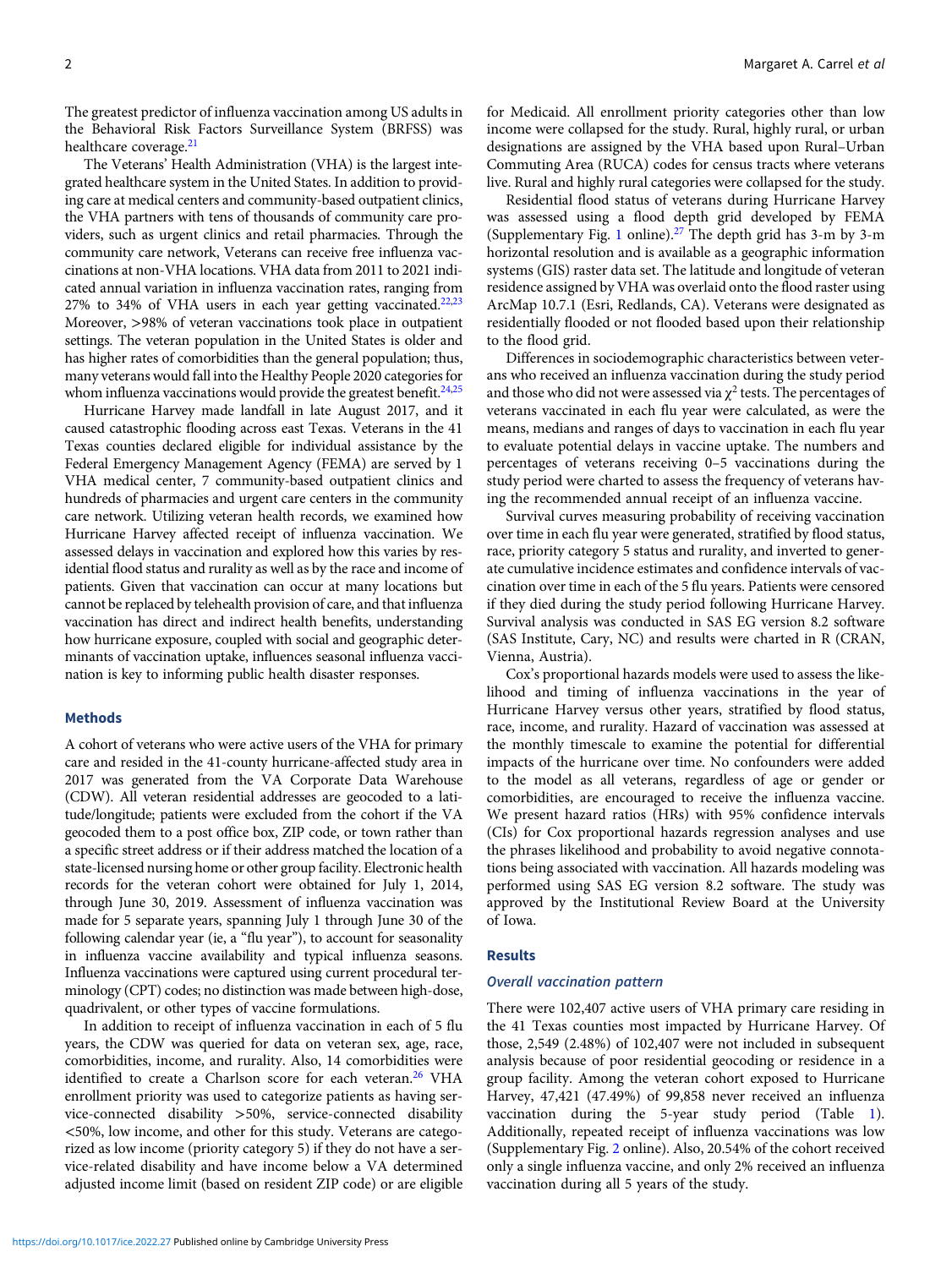<span id="page-2-0"></span>Table 1. Characteristics of Veteran Patients Included in the Cohort

| Variable                                                                        | Total  | %            | <b>Total Ever</b><br>Vaccinated | % Ever<br>Vaccinated P Value |         |
|---------------------------------------------------------------------------------|--------|--------------|---------------------------------|------------------------------|---------|
| Total cohort                                                                    | 99,858 | 100          | 52,437                          | 52.51                        |         |
| Sex                                                                             |        |              |                                 |                              |         |
| Female                                                                          | 9,927  | 9.94         | 4,861                           | 48.97                        | < .0001 |
| Male                                                                            | 89,931 | 90.06        | 47,576                          | 52.9                         | < .0001 |
| Age                                                                             |        |              |                                 |                              |         |
| Mean (SD)                                                                       | 58     | $(\pm 16.8)$ | 61                              | ±15.5                        | < .0001 |
| $<$ 50 y                                                                        | 30,469 | 30.51        | 12,458                          | 40.89                        | < .0001 |
| $50 - 59y$                                                                      | 14,268 | 14.29        | 7,405                           | 51.9                         | 0.114   |
| $60 - 69$ y                                                                     | 26,598 | 26.64        | 16,270                          | 61.17                        | < .0001 |
| 70-79 y                                                                         | 19,977 | 20.01        | 12,050                          | 60.32                        | < .0001 |
| >80 y                                                                           | 8,546  | 8.56         | 4,254                           | 49.78                        | < .0001 |
| Race                                                                            |        |              |                                 |                              |         |
| White                                                                           | 63598  | 63.69        | 34,211                          | 53.79                        | < .0001 |
| <b>Black</b>                                                                    | 28952  | 28.99        | 14,767                          | 51.01                        | < .0001 |
| Multiple                                                                        | 1179   | 1.18         | 599                             | 50.81                        | 0.238   |
| Other                                                                           | 2066   | 2.07         | 1,107                           | 53.58                        | 0.325   |
| Missing                                                                         | 4063   | 4.07         | 1,753                           | 43.15                        | < .0001 |
| Charlson score                                                                  |        |              |                                 |                              |         |
| 0                                                                               | 22,024 | 22.06        | 8,336                           | 37.85                        | < .0001 |
| $\mathbf{1}$                                                                    | 10,905 | 10.92        | 5,085                           | 46.63                        | < .0001 |
| 2                                                                               | 11,368 | 11.38        | 5,861                           | 51.56                        | 0.03    |
| 3                                                                               | 12,398 | 12.42        | 6,707                           | 54.1                         | 2E-04   |
| 4                                                                               | 11,225 | 11.24        | 6,364                           | 56.69                        | < .0001 |
| 5                                                                               | 8,599  | 8.61         | 5,174                           | 60.17                        | < .0001 |
| $\geq 6$                                                                        | 23,339 | 23.37        | 14,910                          | 63.88                        | < .0001 |
| <b>Hurricane Harvey</b><br>flood status                                         |        |              |                                 |                              |         |
| Flooded                                                                         | 73,120 | 73.22        | 38,231                          | 52.29                        | 0.018   |
| Not flooded                                                                     | 26,738 | 26.78        | 14,206                          | 53.13                        | 0.018   |
| Rurality                                                                        |        |              |                                 |                              |         |
| Urban                                                                           | 74,988 | 75.09        | 38,403                          | 51.21                        | < .0001 |
| Rural                                                                           | 24,870 | 24.91        | 14,034                          | 56.43                        | < .0001 |
| Priority category                                                               |        |              |                                 |                              |         |
| 1 (disability $>$ 50%,<br>Medal of Honor)                                       | 38,851 | 38.91        | 21,511                          | 55.37                        | < .0001 |
| 2-4 (disability<br><50%, POW,<br>Purple Heart,<br>catastrophically<br>disabled) | 23,621 | 23.65        | 11,872                          | 50.26                        | < .0001 |
| 5 (low income)                                                                  | 19,748 | 19.78        | 10,399                          | 52.66                        | 0.644   |
| 6-8 (other)                                                                     | 17,638 | 17.66        | 8,655                           | 49.07                        | < .0001 |

Note. POW, prisoner of war.

Men made up a larger percentage of the vaccinated cohort than the unvaccinated cohort, as did older veterans and White veterans. Vaccinated patients were more likely to have a high Charlson comorbidity score and rural residence. Veterans residing in areas not flooded during Hurricane Harvey had slightly higher rates of vaccination. No significant differences in the low-income priority category were observed (Table 1).

# Impact of Hurricane Harvey on vaccinations

Overall receipt of influenza vaccinations in the study cohort was low. During the 5 years of the study, the percentage of veterans who were vaccinated never exceeded 25% (Table [2\)](#page-3-0). The percent of veterans receiving their influenza vaccine was lower during the year of Hurricane Harvey than the preceding 3 years (Table [2\)](#page-3-0). In non-Hurricane Harvey years, influenza vaccinations occurred across nearly the entire span of the vaccination year, from July through June of the following year, with the bulk of vaccinations taking place in the fall months. The year Hurricane Harvey made landfall, 2017–2018, the mean time to vaccination increased by >1 week compared to other years, and the median time increased by close to 2 weeks.

During the year of Hurricane Harvey, the pattern of influenza vaccinations is similar among veterans with residential flood exposure compared to those without. In contrast, in non-hurricane years the rates of vaccination are lower in veterans with residential flood exposure (Supplementary Fig. [3](https://doi.org/10.1017/ice.2022.27) online). In the year of Hurricane Harvey, the peak rate for flu shots is about the same for flooded and nonflooded veterans (∼1,900 of 100,000) and happens at about the same time (∼week 8 after Harvey), but the uptick in influenza vaccines happens sooner in the nonflooded cohort.

# Stratified analysis by race, priority category, and rurality

In all years of the study, White veterans had higher vaccination rates over time than did non-White veterans (Fig. [1\)](#page-3-0). White veterans living in areas that did not flood during Hurricane Harvey had higher vaccination rates than White veterans living in flooded areas. The lowest vaccination rates across all years were observed in non-White veterans whose residences flooded during Hurricane Harvey.

Cumulative vaccination over time is similar across low-income, priority 5 category veterans and those in other priority categories (Fig. [2](#page-4-0)). During the year Hurricane Harvey made landfall (2017– 2018), influenza vaccination among priority 5 veterans who experienced residential flooding began later than their nonflooded counterparts. At the end of the 2017–2018 flu year, vaccination incidence was higher among priority 5 category veterans, regardless of flood status, than non–priority 5 category veterans.

Influenza vaccinations among rural veterans, regardless of flood status, have higher cumulative vaccination incidence than do urban veterans in all years of the study (Fig. [3](#page-4-0)). These differences are not as substantial during the year of Hurricane Harvey. Rural veterans who lived in flooded areas had lower vaccination incidence over time than did nonflooded rural veterans. In contrast, vaccination incidence was lower in all years among nonflooded, urban veterans than their flooded, urban counterparts.

Irrespective of flood status, in all years of the study, White veterans had higher probability of receiving an influenza vaccine than did non-White veterans (Table [3](#page-5-0)). This probability was greater at 15.33% (hazard ratio [HR], 1.1533; 95% confidence interval [CI], 1.138–1.169) in non-Hurricane Harvey years than in 2017–2018, when White veterans were 6.39% (HR, 1.0639; 95% CI, 1.034– 1.095) more likely to receive a vaccine. The differences between White and non-White vaccinations significantly diminished (HR, 0.9225; 95% CI, 0.894–0.952) in Hurricane Harvey year versus other years.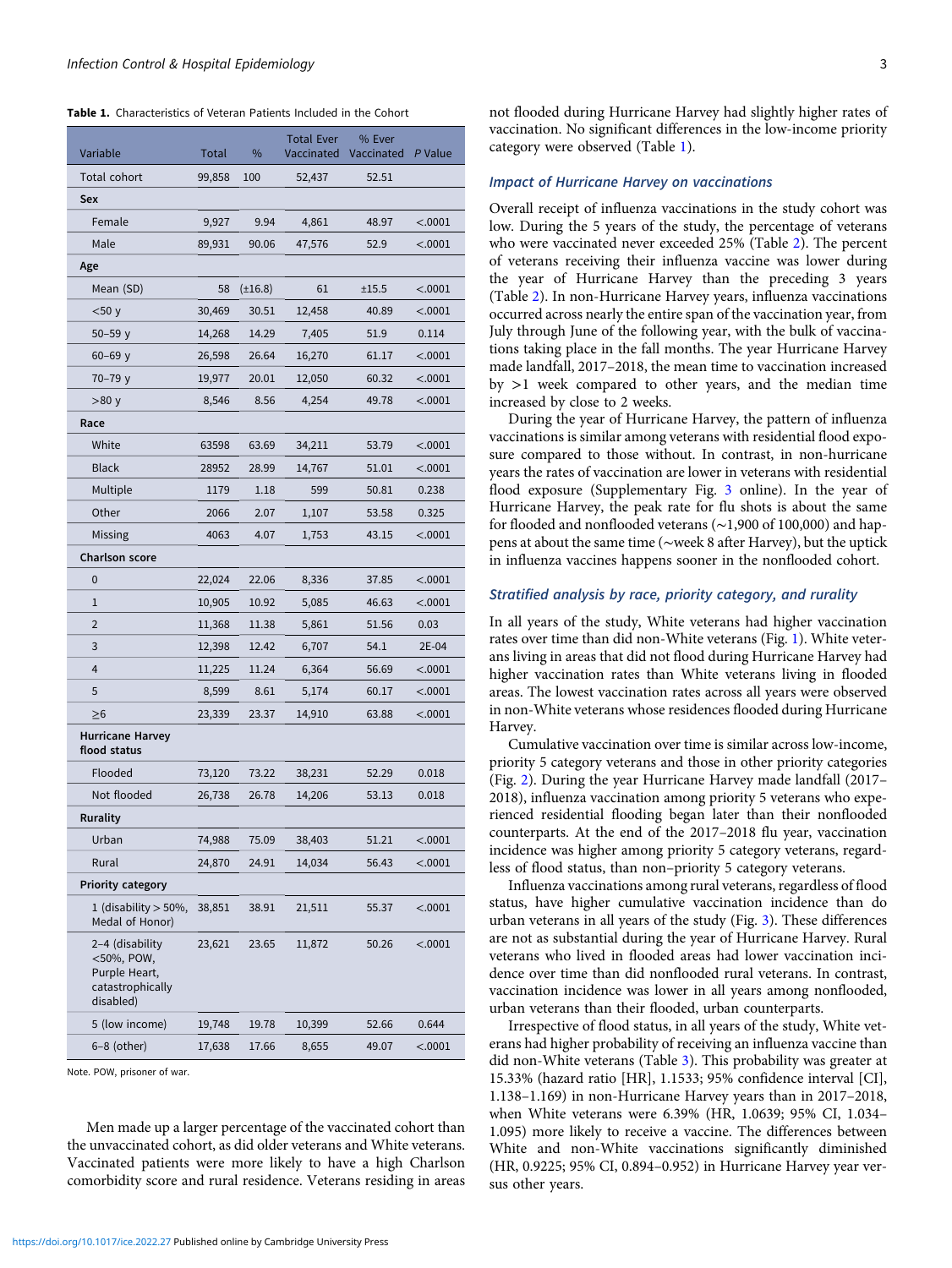| Year      | Total (%)      | Mean   | <b>SD</b> | Median | Minimum  | Maximum | <b>IQR</b>  |
|-----------|----------------|--------|-----------|--------|----------|---------|-------------|
| 2014/2015 | 22,723 (22.75) | 128.77 | 45.74     | 115    | $\Omega$ | 359     | $93 - 153$  |
| 2015/2016 | 23,534 (23.57) | 138.30 | 51.26     | 121    | 16       | 358     | $97 - 167$  |
| 2016/2017 | 24,809 (24.84) | 141.51 | 53.46     | 124    | 14       | 348     | $98 - 172$  |
| 2017/2018 | 20,864 (21.46) | 150.66 | 49.71     | 136    | 39       | 354     | $111 - 181$ |
| 2018/2019 | 19,334 (20.48) | 141.56 | 51.62     | 123    |          | 352     | $101 - 169$ |

<span id="page-3-0"></span>Table 2. Total Patients in the Study Cohort Receiving Influenza Vaccines in Each Year and Days to Vaccination Across the Study Years

Note. SD, standard deviation; IQR, interquartile range.



Fig. 1. Cumulative vaccinations over time for veterans in 5 flu years, stratified by flood status during Hurricane Harvey and by race.

Low-income veterans in priority category 5 had 3.25% (HR, 0.9675; 95% CI, 0.904–1.036) lower influenza vaccination likelihood in the year of Hurricane Harvey than veterans in other priority categories, though this was not significant. Significantly lower influenza vaccination probability among low-income veterans was observed in other years of the study (HR, 0.97; 95% CI, 0.93–0.99). Differences between low-income and other veterans increased during the year of Hurricane Harvey compared to other years (HR, 1.0769; 95% CI, 1.038–1.118).

In all years of the study, veterans residing in rural areas, regardless of flood exposure, had higher influenza vaccination likelihood than urban veterans: 22.89% higher in the Hurricane Harvey flu year (HR, 1.23; 95% CI, 1.19–1.23) and 30.17% higher in other years (HR, 1.32; 95% CI, 1.28–1.32). Hurricane Harvey was associated with significantly decreased differences in influenza vaccination probability between rural and urban veterans (HR, 0.94; 95% CI, 0.91–0.98).

Veterans residing in flooded areas had lower influenza vaccination likelihood than their nonflooded counterparts in all years of the study. In non-Harvey years, veterans residing in flooded areas had 7.86% (HR, 0.92; 95% CI, 0.91–0.93) lower vaccination likelihood than nonflooded veterans. The difference in vaccination between flooded and nonflooded veterans was smaller, 4.59% (HR, 0.95; 95% CI, 0.93–0.98) during the 2017–2018 flu year. This change between Harvey/non-Harvey years in flooded versus nonflooded areas was significant (HR, 1.04; 95% CI, 1.00–1.07).

# Impact of residential flood status

Overall, the Hurricane Harvey flu year was associated with reductions in influenza vaccines for all veterans in the study area. However, the relative decrease in influenza vaccination probability in Hurricane Harvey years relative to other years was larger among veterans residing in nonflooded areas (HR, 0.87; 95% CI, 0.85–0.90) compared to the decrease among veterans living in flooded areas (HR, 0.90; 95% CI, 0.89–0.92) (Table [4\)](#page-5-0).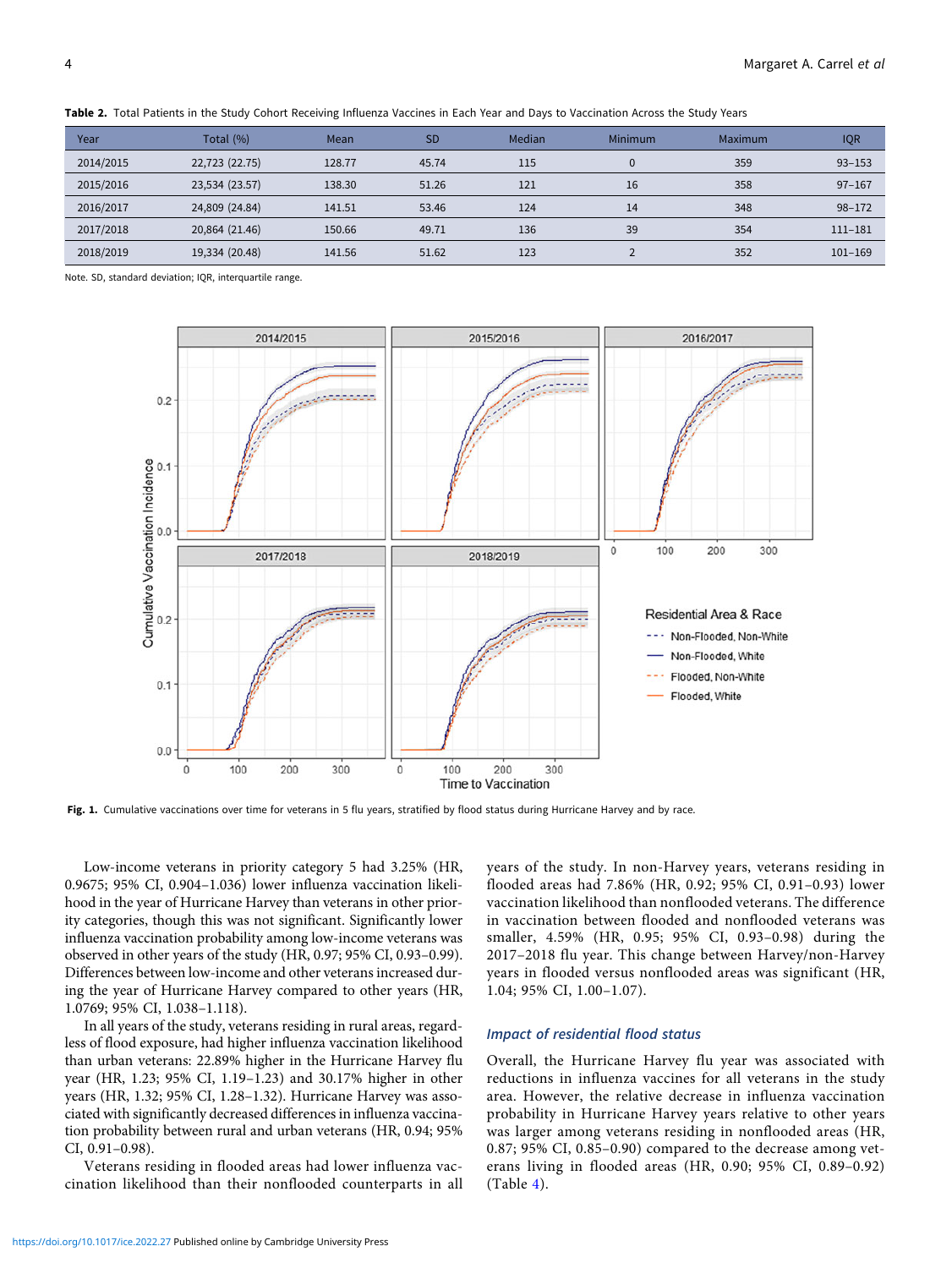<span id="page-4-0"></span>

Fig. 2. Cumulative vaccinations over time for veterans in 5 flu years, stratified by flood status during Hurricane Harvey and by priority status (income proxy).



Fig. 3. Cumulative vaccinations over time for veterans in 5 flu years, stratified by flood status during Hurricane Harvey and by rurality.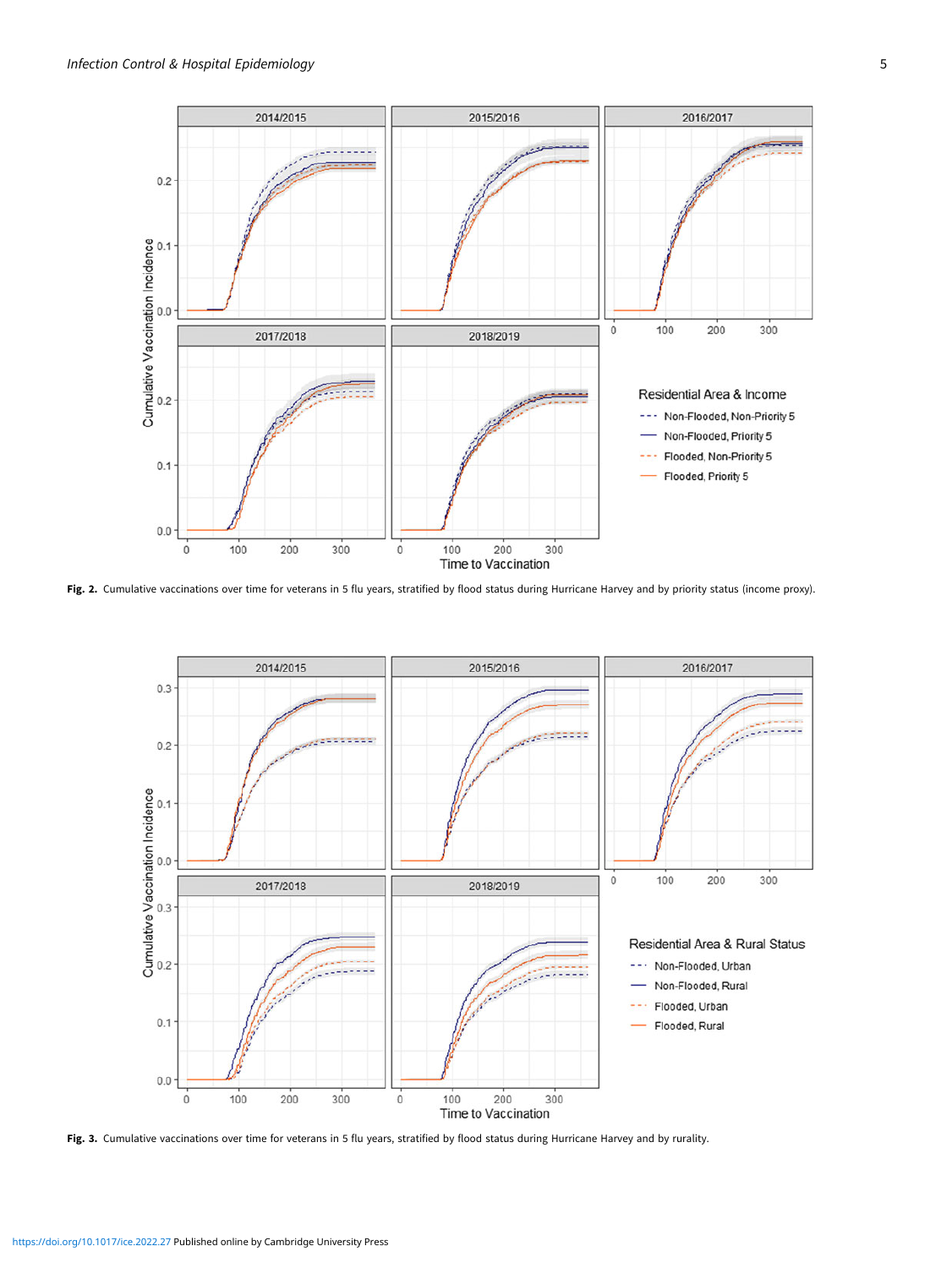<span id="page-5-0"></span>Table 3. Absolute and Relative Hazard ratios for Influenza Vaccination for Veterans Stratified by Race, Income, and Rurality

| Variable                      | Hurricane<br><b>Harvey Year</b> | Non-Hurricane<br><b>Harvey Year</b> | Relative<br>Change  |
|-------------------------------|---------------------------------|-------------------------------------|---------------------|
| White: Non-<br>White          | $1.06(1.03-1.10)$               | $1.15(1.14-1.17)$                   | $0.92(0.89 - 0.95)$ |
| Priority 5:<br>Non-priority 5 | $0.97(0.90 - 1.04)$             | $0.97(0.93 - 1.00)$                 | $1.08(1.04-1.12)$   |
| Rural: Urban                  | $1.23(1.19-1.27)$               | $1.30(1.28-1.32)$                   | $0.94(0.91 - 0.98)$ |
| Flooded:<br>Nonflooded        | $0.95(0.93 - 0.98)$             | $0.92(0.91 - 0.93)$                 | $1.04(1.00-1.07)$   |

Table 4. Absolute and Relative Hazard Ratios for Influenza Vaccination Among Veterans in Flooded Versus Nonflooded Areas in Hurricane Harvey Flu Year (2017–2018) and for the Impact of Residential Flooding in Hurricane Harvey Flu Year Versus All Other Years, Stratified by Race, Income, and Rurality

|                | Hurricane Harvey Year Impact,<br>Relative Hazard Ratio (95% CI) |                     |                        |
|----------------|-----------------------------------------------------------------|---------------------|------------------------|
| Variable       | <b>Flooded Area</b>                                             | Nonflooded Area     | <b>Relative Change</b> |
| Overall        | $0.90(0.89 - 0.92)$                                             | $0.87(0.85 - 0.89)$ | $1.04(1.00-1.07)$      |
| White          | $0.87$ $(0.86 - 0.89)$                                          | $0.85(0.83 - 0.88)$ | $1.03(0.98 - 1.07)$    |
| Non-White      | $0.94(0.92 - 0.97)$                                             | $0.93(0.88 - 0.99)$ | $1.01(0.94 - 1.08)$    |
| Priority 5     | $0.95(0.91 - 0.98)$                                             | $0.95(0.89 - 1.01)$ | $1.00(0.93 - 1.08)$    |
| Non-Priority 5 | $0.89(0.87 - 0.91)$                                             | $0.85(0.83 - 0.88)$ | $1.04(1.00-1.08)$      |
| Rural          | $0.84(0.81 - 0.88)$                                             | $0.87(0.83 - 0.90)$ | $0.97(0.92 - 1.03)$    |
| Urban          | $0.91(0.89 - 0.93)$                                             | $0.87(0.84 - 0.91)$ | $1.05(0.99 - 1.10)$    |

Note. CI, confidence interval.

White veterans experienced slightly smaller decreases in vaccination likelihood in flooded areas (HR, 0.87; 95% CI, 0.86– 0.90) compared to nonflooded areas (HR, 0.85; 95% CI, 0.83– 0.88) during the year of Hurricane Harvey. This pattern was similar for non-White patients (HR, 0.87; 95% CI, 0.86–0.90 in flooded areas; HR, 0.85; 95% CI, 0.83–0.88 in non-flooded areas). Low-income, priority category 5 veterans in both flooded and nonflooded areas saw lower influenza vaccination probability during the Hurricane Harvey year, though this was not significant for nonflooded veterans. Among nonpriority category 5 veterans, the year of Hurricane Harvey was associated with greater declines in influenza vaccination probability among those not living in flooded areas than those in flooded areas.

Residential flood exposure during Hurricane Harvey had opposite impacts in rural versus urban veterans. Among rural veterans, larger declines during Hurricane Harvey year were observed in influenza vaccination likelihood for nonflooded areas (HR, 0.87; 95% CI, 0.83–0.90) than flooded areas (HR, 0.84; 95% CI, 0.81– 0.88). In contrast, among urban veterans, the declines in influenza vaccination likelihood were larger in flooded areas (HR, 0.91; 95% CI, 0.90–0.93) than nonflooded areas (HR, 0.87; 95% CI, 0.84–0.91).

# Varying impacts over time

Across all strata, the likelihood of vaccination was lower in the 2 months following Hurricane Harvey compared to those same months in other years (Supplementary Table [1](https://doi.org/10.1017/ice.2022.27) online).

## Discussion

Influenza vaccination rates from 2014–2019 among Texas veterans residing in areas impacted by Hurricane Harvey were low: nearly half never received a vaccine and only 2% received a vaccination in all 5 years of the study. Annual vaccination percentages ranged from 20.48% to 24.84%, with the lowest rates observed in the year of Hurricane Harvey and the subsequent year. This is lower than nationwide VHA influenza vaccination rates in the same years. $22,23$ It is also lower than estimates of influenza vaccination during the study period in the US adult population overall, although Texas does have lower vaccination rates than most other states.<sup>[28](#page-6-0)</sup> This year of lower vaccination coincides with a year of high influenza hospitalizations within the VHA and high percentages of positive influenza tests.<sup>[23](#page-6-0)</sup>

No receipt of an influenza vaccination in the study period was observed more frequently in females, younger veterans, non-White veterans, urban veterans, and those with lower Charlson comorbidity scores. No significant differences between ever-vaccinated and never-vaccinated veterans were observed among those in low-income categories versus those in other categories. Never receiving an influenza vaccination was more common among veterans in areas that flooded during Hurricane Harvey.

Longer times to vaccination were observed during the year of Hurricane Harvey. Mean time to vaccination increased by over a week and median time by over 2 weeks. Likelihood of vaccination remained lower in the 2 months following Hurricane Harvey than during that same period in other years. Later receipt of influenza vaccinations has been associated with reduced efficacy.<sup>[29](#page-6-0)</sup>

The year of Hurricane Harvey was associated with declines in influenza vaccination across all strata: race, income, rurality, and flood exposure. The largest declines were observed among White veterans, veterans not in the low-income category, and rural veterans. However, in all years of the study, these groups had higher influenza vaccination than non-White, low-income, and urban veterans. The impacts of Hurricane Harvey, then, were to decrease inequity in receipt of influenza vaccinations across the veteran patient population.

This study had several limitations. In understanding the impact of flooding on vaccination, there were no clear measures of the duration of the flood events or how they varied across the study area. The inclusion of flood as a dichotomous variable potentially obscured the fact that some veterans were dealing with the impacts of flooding for longer than others and that this could have affected the timing or overall receipt of vaccination. Another limitation of the study is that low-income veterans with high levels of disability are not included in priority category 5, so we may be underestimating differences between low-income and non–low-income veterans. Additionally, we dichotomize race into White and non-White, which could mask differences in vaccination among non-White race and ethnicity groups. No multivariable analysis was conducted, so potential confounding effects or interactions are unknown. Finally, we only consider vaccination behavior among veterans who were active users of the VHA for primary care; thus, we may be underestimating vaccination behaviors among veterans who receive primary care outside the VHA system.

Hurricane Harvey was associated with delays and declines in the receipt of influenza vaccination among veterans. Although vaccinations declined across all groups, the impact of the hurricane was not to exacerbate existing differences in vaccination rates across race, income, and rurality but rather to decrease those differences. Although it is desirable for inequity in preventive care